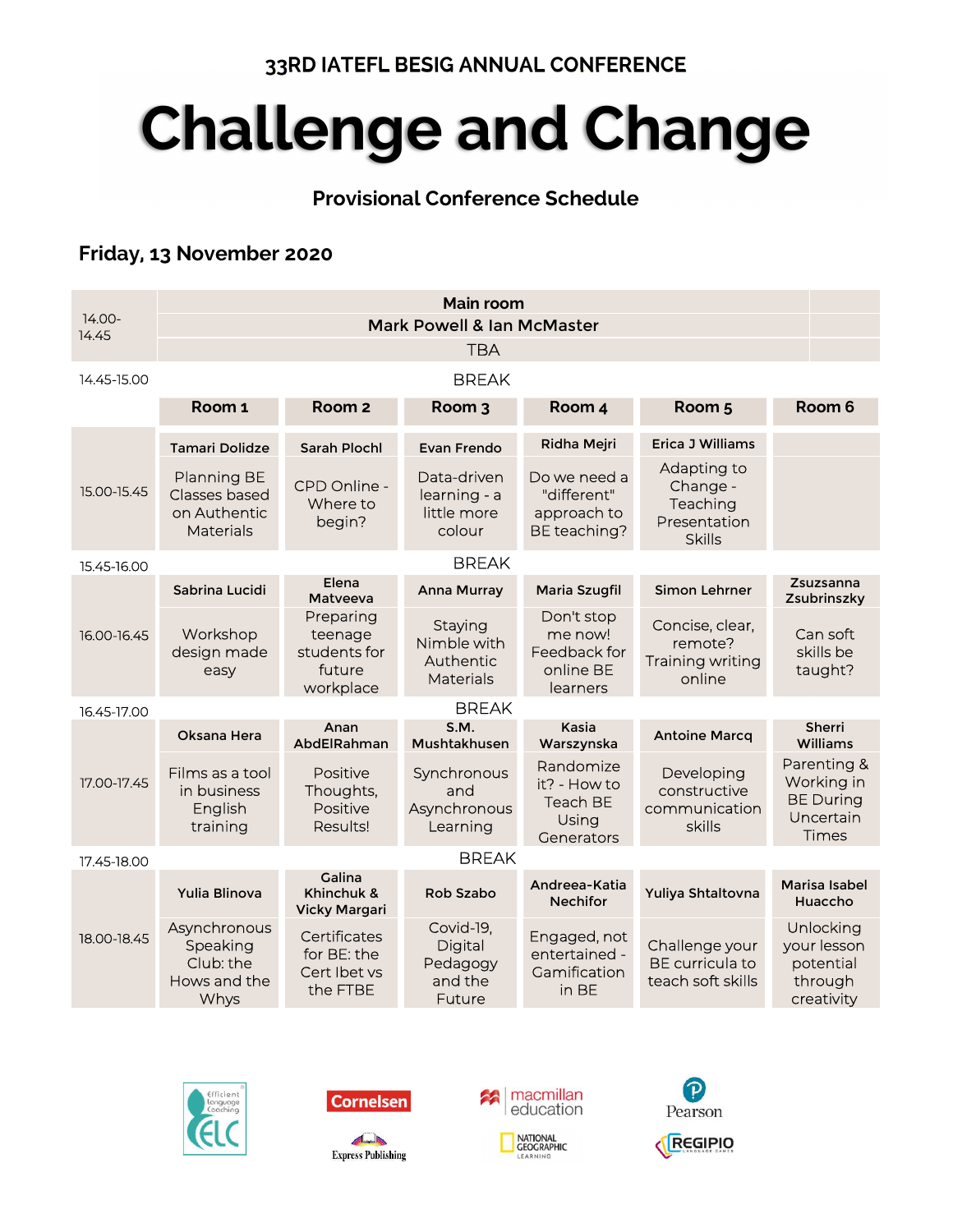## Be part of a worldwide community helping to transform language teaching today...



### Saturday, 14 November 2020

|                 |                                                                 |                                                                              |                                                       | Main room                                                    |                                            |                           |  |
|-----------------|-----------------------------------------------------------------|------------------------------------------------------------------------------|-------------------------------------------------------|--------------------------------------------------------------|--------------------------------------------|---------------------------|--|
| $11.00 - 11.45$ |                                                                 |                                                                              |                                                       | Y.L. Teresa Ting                                             |                                            |                           |  |
|                 |                                                                 |                                                                              |                                                       | Communicating With the Brain in Mind                         |                                            |                           |  |
| 11.45-12.00     |                                                                 |                                                                              |                                                       | <b>BREAK</b>                                                 |                                            |                           |  |
|                 | Room 1<br>sponsored by<br><b>Efficient Language</b><br>Coaching | Room <sub>2</sub>                                                            | Room 3                                                | Room 4                                                       | Room 5                                     | <b>Exhibition</b><br>room |  |
|                 | Rachel<br>Appleby                                               | <b>Roy Bicknell</b>                                                          | Mike Hogan                                            | Dragana Gak                                                  | Valentina<br>Dodge                         |                           |  |
| 12.00-12.45     | Advanced-<br>level issues:<br>Confidence<br>building            | Make the<br>Fragile Real:<br><b>Build</b><br>Sustainable<br><b>Practices</b> | Dealing with<br>change and<br>managing<br>performance | Material<br>selection -<br>old<br>guidelines<br>still apply? | A stopped<br>clock is right<br>twice a day |                           |  |
| 12.45-13.00     |                                                                 |                                                                              | 12.45-13.30                                           |                                                              |                                            |                           |  |
| 13.00-13.45     | <b>Rachel Paling</b>                                            | <b>Claire Smith</b>                                                          | <b>Tim Phillips</b>                                   | Margaret<br>O'Keeffe                                         | <b>Linda Slattery</b>                      | Cornelsen<br>showcase     |  |
|                 | Black Swan:<br>how<br>neuroscience                              | Learning<br>stations in<br>online                                            | What comes<br>after                                   | <b>Employability</b><br>– Skills                             | Online job<br>interviews:                  |                           |  |
|                 | can help us<br>through<br>upheaval                              | synchronous<br>classrooms                                                    | coaching?                                             | required for<br>the future                                   | research,<br>apply, speak!                 |                           |  |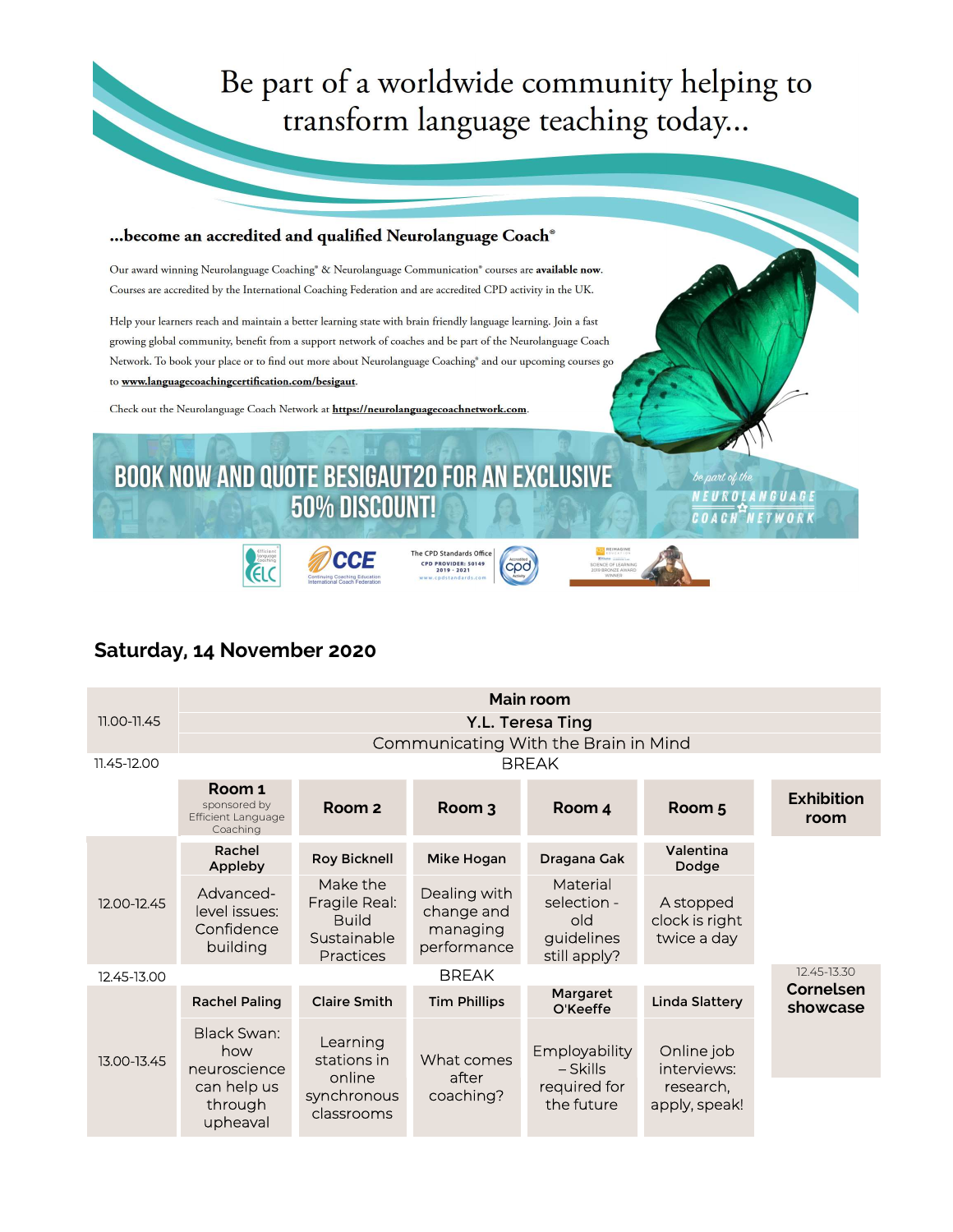|             | Room 1<br>sponsored by<br>Efficient Language<br>Coaching | Room <sub>2</sub>                               | Room 3                   | Room 4                                 | Room <sub>5</sub>                      | <b>Exhibition</b><br>room |
|-------------|----------------------------------------------------------|-------------------------------------------------|--------------------------|----------------------------------------|----------------------------------------|---------------------------|
| 13.45-14.00 |                                                          |                                                 | <b>BREAK</b>             |                                        |                                        | 13.45-14.30               |
|             | <b>Randi Harley</b>                                      | Gabriella Kovács<br>& Carrie<br><b>McKinnon</b> | <b>Ben Dobbs</b>         | John Hughes &<br><b>Paul Dummett</b>   | Isadora<br>Pereira Costa               | Pearson<br>showcase       |
| 14.00-14.45 | Seize the Day:<br>Making<br>Content                      | Empowering<br>through                           | An<br>Introduction       | <b>Business</b><br>English<br>Creative | Once upon a<br>time<br>Storytelling    |                           |
|             | Relevant in<br><b>Crises</b>                             | shared<br>responsibility                        | to Six Sigma             | Thinking<br>activities                 | as an online<br>tool                   |                           |
| 14.45-15.00 |                                                          |                                                 | <b>BREAK</b>             |                                        |                                        | 14.45-15.30               |
| 15.00-15.45 | <b>Mercedes</b><br>Regina<br>Szuszkiewicz<br>Viola       |                                                 | Dale Coulter             | Dana<br>Poklepovic                     | Isabela<br>Keillani                    | <b>NGL</b><br>showcase    |
|             | How we are                                               | Making BE<br>learning<br>more                   | Mediate,<br>collaborate, | Upskilling<br>Learners for             | Creating<br>engaging<br>activities for |                           |
|             | surfing these<br>uncertain<br>times                      | effective with<br>games                         | facilitate               | the Future<br>Workplace                | online<br>classes                      |                           |
| 15.45-16.00 |                                                          |                                                 | <b>BREAK</b>             |                                        |                                        |                           |
| 16.00-17.00 |                                                          |                                                 | <b>Discussion Panel</b>  |                                        |                                        |                           |

## Cornelsen - a trusted partner for your working life

Our various coursebooks meet the needs of learners in a business environment



To find out more, join our virtual exhibition room session at the BESIG conference or go to cornelsen.de/business-english



Basis for Business (B1, B2, C1) practices real-life business situations with infographics and video interviews with real business people.

Simply Business (A2+, B1, B1+) focuses on intercultural contexts with real business people and is ideal for in-house corporate training and language schools.

The Short Course series (A2, B1/B2) offers material for English for Special Purposes as well as relevant Business Skills.